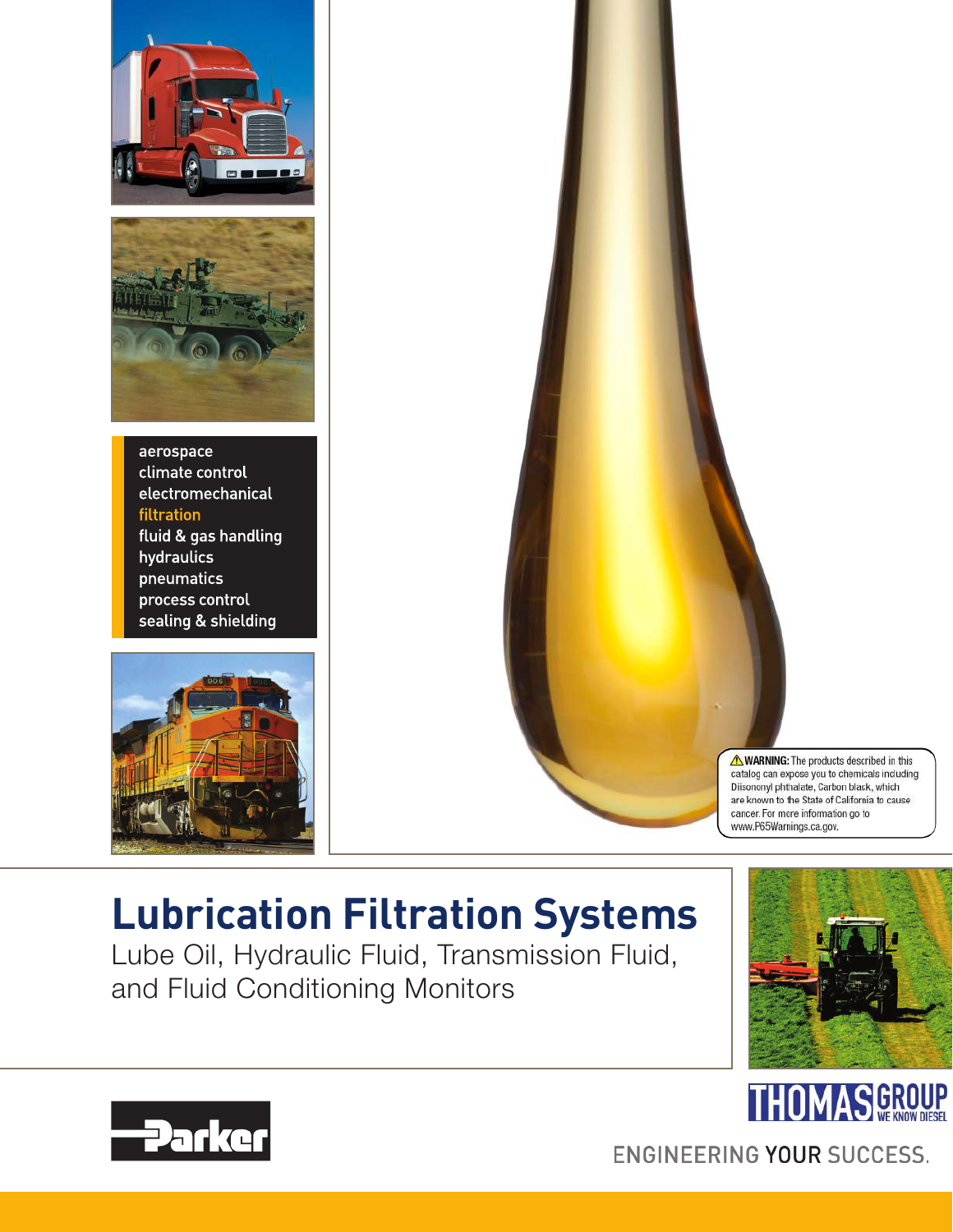# Engine Lube Oil Capabilities **Leading The Way**



### Racor is a Leading Global Supplier of Fuel, Oil, Air, and CCV Filtration

### System Innovation:

- A new generation of engineered lube filters to meet the requirements of today's oil-controlled components, such as injectors and turbochargers.
- Racor media provides the uncompromising, high level of fluid cleanliness needed to achieve operating efficiency and reach service life.
- Environmentally-friendly cartridge oil filters are crushable, incinerable and cost-effective to replace.

#### Application Solutions:

• The top-load oil conditioning module is a prime example of value-added Racor engineering that tailors a filtration system to a specific application.

#### Proactive to Industry Changes:

- New emissions Standards.
- New engine requirements.
- Multiple applications for engine platforms.
- Voice of the customer.

#### Next Generation Supplier:

• Racor takes pride in providing oil filtration solutions that save our customer maintenance cost and downtime. Over 40 years of listening to the voice of the customer has earned Racor the position as a trusted partner.

#### Quality First Construction:

- Cartridge and Spin-on.
- Multiple functions in one module.
- Engineered cellulose and synthetic media.
- Meets or exceeds OE specifications.
- Detailed attention to produce superior strength to protect from pressure fatigue.



Why trust your investment to anything else?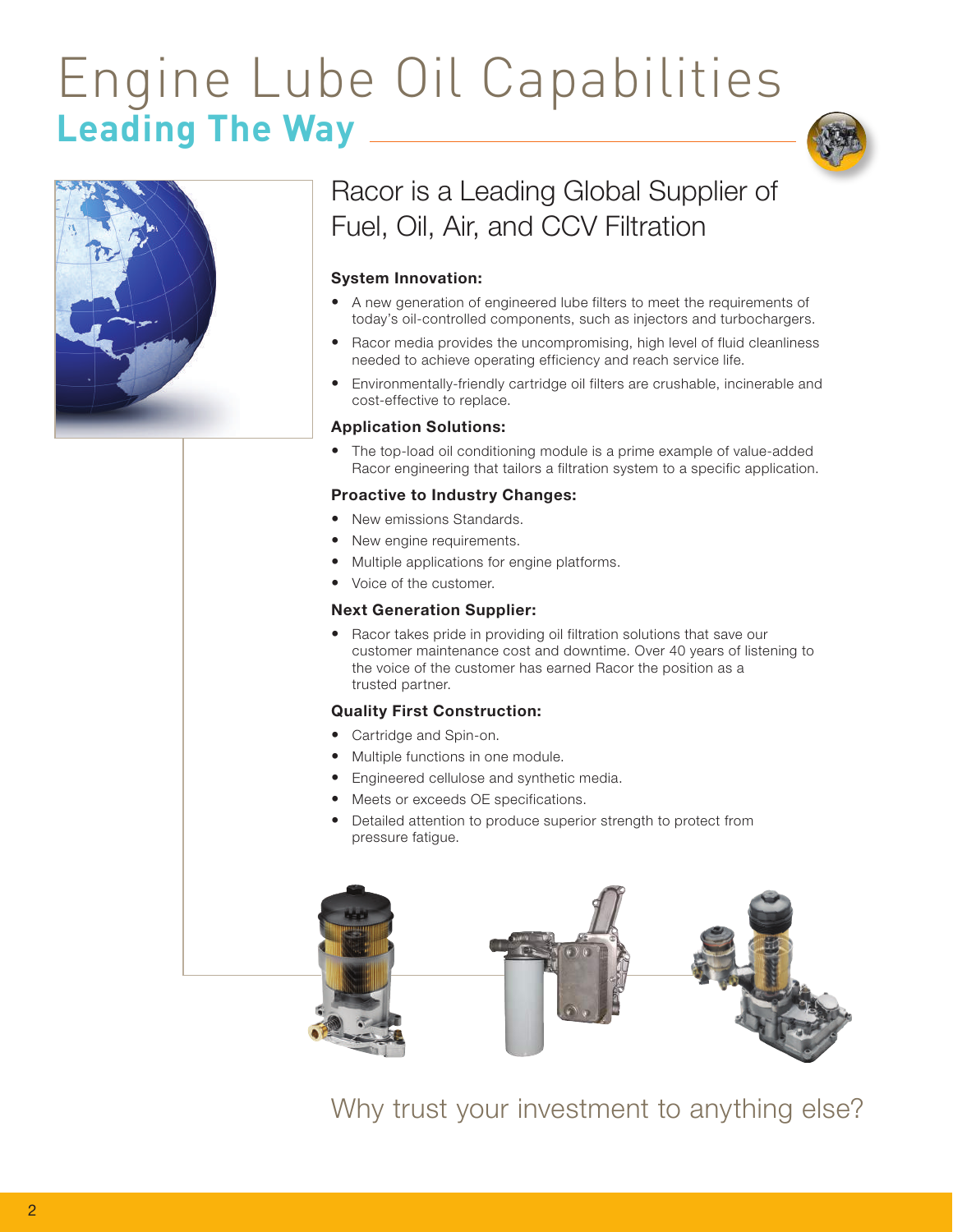# Lube Oil Systems **For Original Equipment Manufactures**

### Full Flow Spin-on Oil Conditioning Modules

Racor lube oil systems are a combination of engineered media designed to provide the best performance, efficiency and dirt handling capacity, with the lowest pressure loss through the system. Racor's engineering doesn't stop with just a filter. The system design capability of Racor, combines performance with a modular concept, adds cost reduction, value, reliability to performance all into

one package. With a Racor "system package" multiple components are trimmed down to one reliable source, Parker Racor.

## Full Flow Top-load Oil Conditioning Modules

A permanent assembly houses both the Racor top-load oil filter and top-load fuel filter. The topload filters meet the requirements of today's oil-controlled, high pressure fuel injection systems. Racor media meets the variable geometry and variable nozzle turbocharger requirements. An uncompromising, high level of fluid cleanliness is needed to achieve operating efficiency and reach service life. The environmentally-friendly cartridge oil filters are crushable, incinerable and cost-effective to replace.

Filter service is from the top of the module and skin contact is minimal due to the unique screw top cap and oil element attachment. The permanent assembly is customized with a patented automatic drain that allows oil to drain back into the sump when the engine is turned off and the screw top cap is removed for service. This Racorengineered feature eliminates the waste oil that is left in a standard spin-on filter and thrown away during a filter change. The top-load oil conditioning module is a prime

example of value-added Racor engineering that tailors a filtration system to a specific engine working in a broad range of environments. Development includes detailed analysis of the engine's filtration requirements, change intervals, available mounting space and a cost analysis of the entire program. Racor's investment in rapid prototype equipment provides fit-up assemblies to facilitate the development process.

## **Engineered Filter Media**

Just as replacement filters are the heart of a filtration system, so is media research and development. It is the heart of Racor engineering programs world-wide. In oil, the development programs are equally ambitious and testing equally rigorous.

Parker's state-of-the-art laboratories provide the comprehensive test results needed to ensure that filtration systems meet performance specifications.

Tests are conducted on ISO and SAE certified test equipment, including an electronically-monitored engine dynamometer to ensure accurate documentation of the results.

Racor engineering research is continuously focused on the latest technology in oil filter media development. Laboratory tests have proven up to 40% higher efficiency with Racor oil filter media versus competitive oil filters (ISO 4548-12 Test Procedure).

S top. **C**ontain. Reduce.